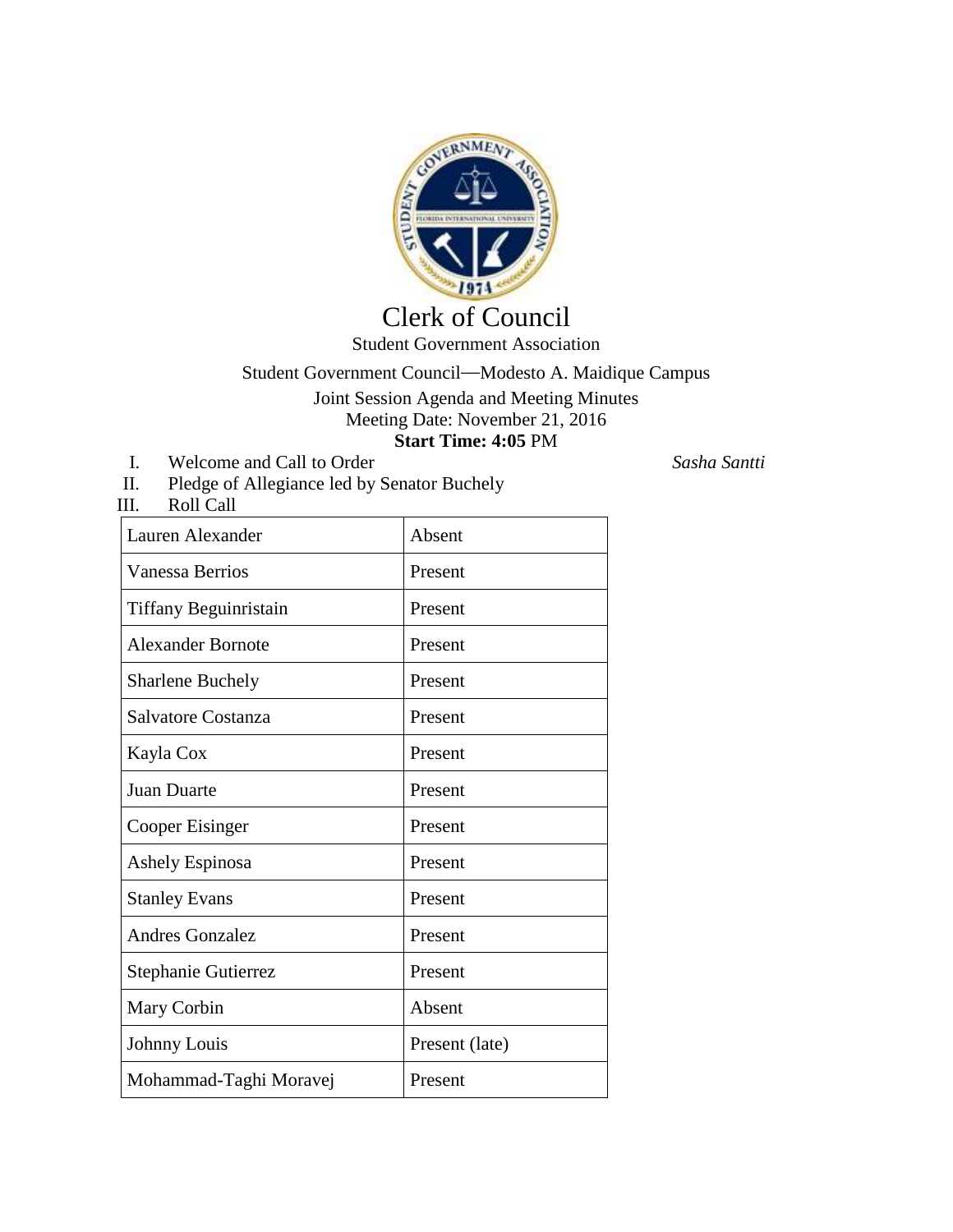| Najari "Malliek" Murrell | Present        |
|--------------------------|----------------|
| Mwai Osahar              | Present        |
| Johnathan Padilla        | Present        |
| Jesus Pernia             | Present        |
| <b>Monica Reyes</b>      | Present        |
| Gilbert Rodriguez        | Present (late) |
| Simran Sakraney          | Present        |
| <b>Rocio Taveras</b>     | Present        |
| Martin Villamizar        | Present        |
| Aaron Weisman            | Present        |
| Anjali Tripathi          | Absent         |

Old Business:

- Approval of previous minutes
	- o Senator Bornote moves to approval last week's minutes, senator Einsinger seconds motion passes.
- Council Bill 1602
	- o Senator Reyes brings the second reading for Council Bill 1602 to the floor.
	- o Senator Bornote motions for a 20-minute discussion, senator Einsinger seconds, motion passes.
	- o Senator Osahar motions to extend discussion period for 5 more minutes, senator Einsinger seconds, motion passes.
	- o Senator Pernia moves to vote by roll call, senator Gonzalez seconds, motion passes.

| Lauren Alexander         | Absent  |
|--------------------------|---------|
| Vanessa Berrios          | Yay     |
| Tiffany Beguinristain    | Nay     |
| <b>Alexander Bornote</b> | Nay     |
| <b>Sharlene Buchely</b>  | Abstain |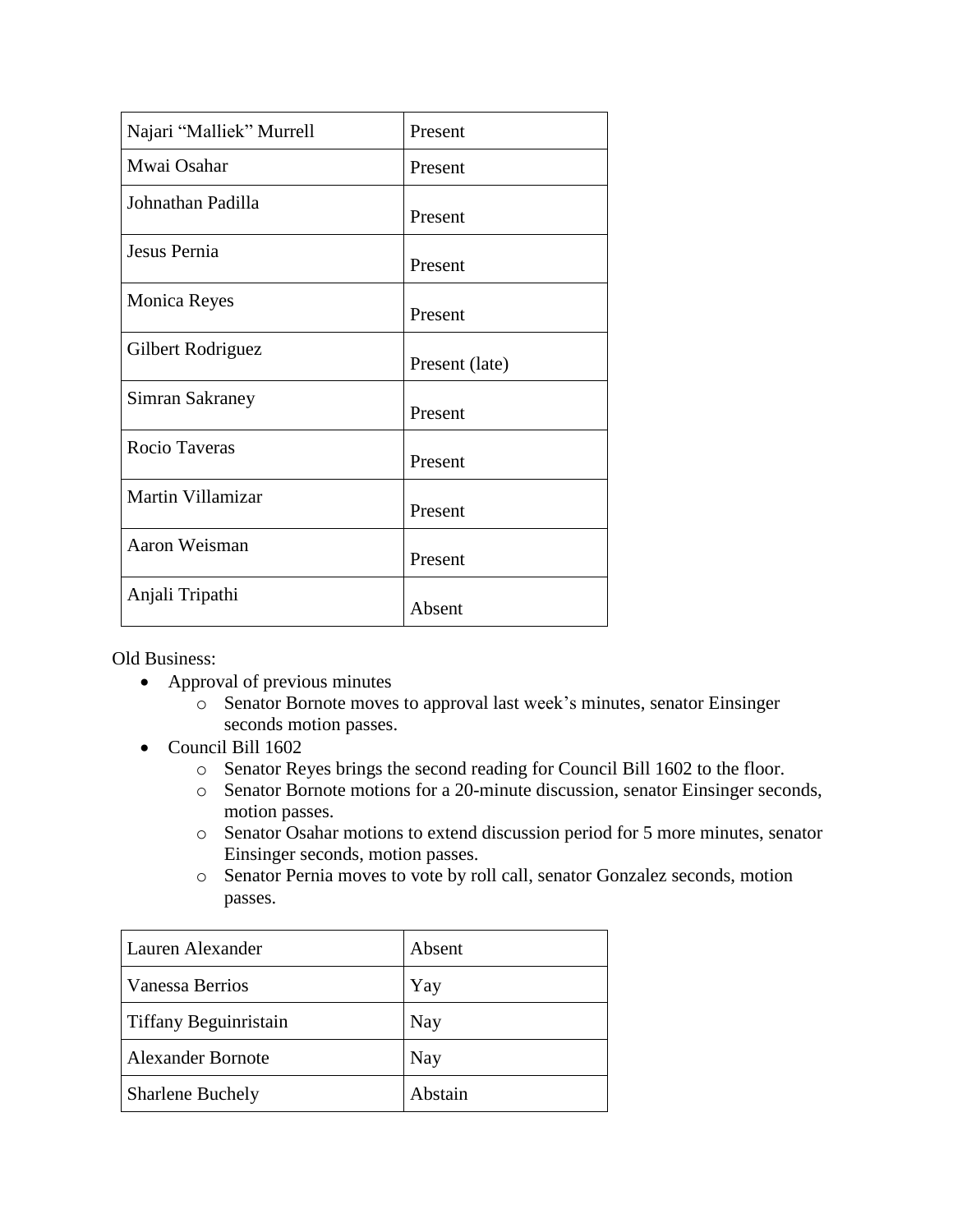| Salvatore Costanza                                    | Nay     |
|-------------------------------------------------------|---------|
| Kayla Cox                                             | Yay     |
| Juan Duarte                                           | Yay     |
| Cooper Eisinger                                       | Nay     |
| <b>Ashely Espinosa</b>                                | Nay     |
| <b>Stanley Evans</b>                                  | Nay     |
| <b>Andres Gonzalez</b>                                | Nay     |
| Stephanie Gutierrez                                   | Nay     |
| Mary Corbin                                           | Absent  |
| Johnny Louis                                          | Yay     |
| Mohammad-Taghi Moravej                                | Nay     |
| Najari "Malliek" Murrell                              | Nay     |
| Mwai Osahar                                           | Nay     |
| Johnathan Padilla                                     | Yay     |
| Jesus Pernia                                          | Nay     |
| <b>Monica Reyes</b>                                   | Absent  |
| Gilbert Rodriguez                                     | Abstain |
| <b>Simran Sakraney</b>                                | Yay     |
| Rocio Taveras                                         | Nay     |
| Martin Villamizar                                     | Nay     |
| Aaron Weisman                                         | Yay     |
| Anjali Tripathi                                       | Absent  |
| Abstain-2<br>Yay-7<br>$Nay-14$<br>Absent-4<br>$\circ$ |         |

o Council Bill 1602 does not pass.